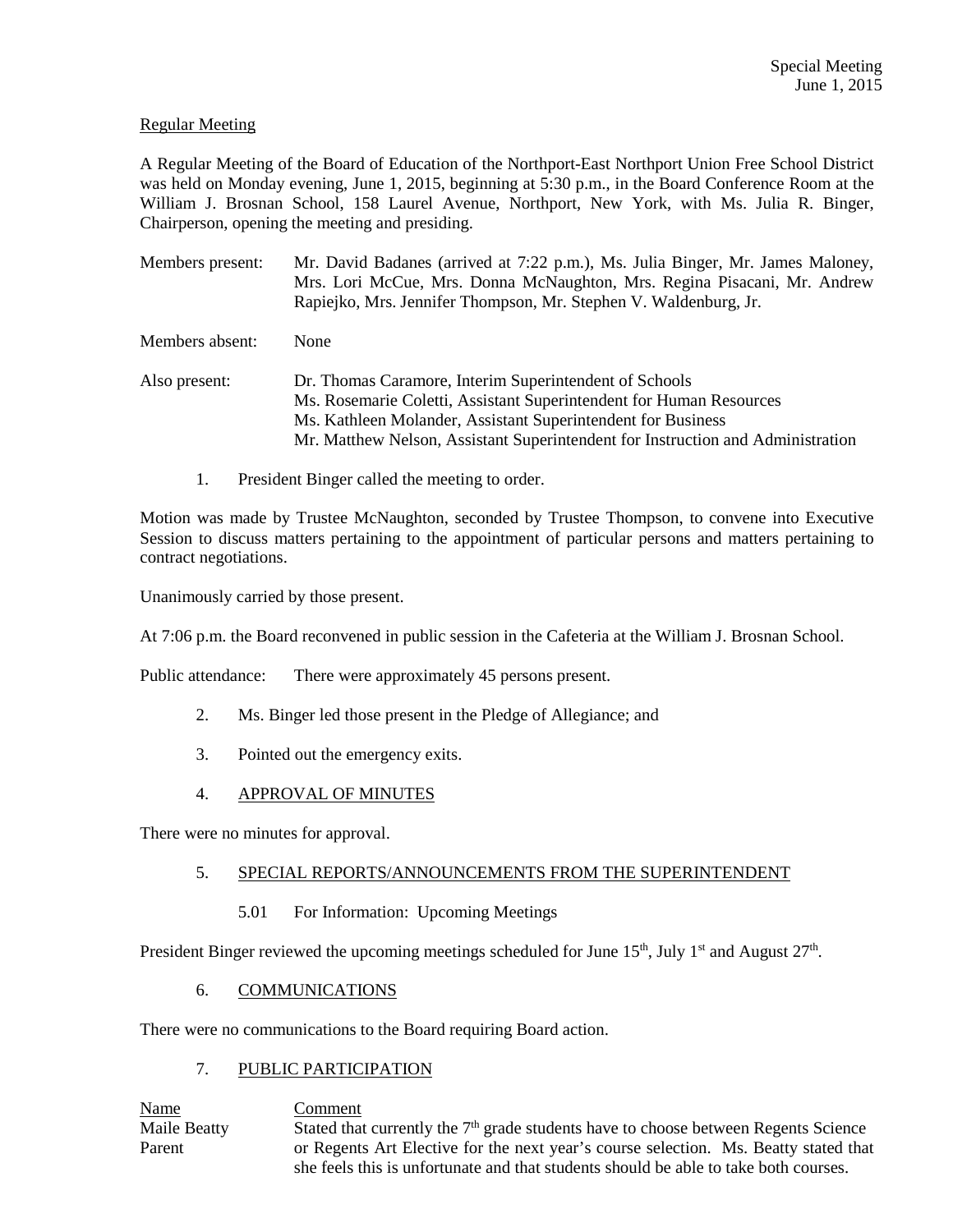Dr. Thomas Caramore, Superintendent of Schools, stated that there is not a nine period day at the middle school level and zero period cannot be given as credit as it is outside of the normal school day. Dr. Caramore stated that this is an important issue that needs to be discussed and there is not a simple solution. Parents are making choices in  $7<sup>th</sup>$  grade that impact the students in high school. Dr. Caramore stated that if you want to raise standards academically you have to increase rigor and push more kids into advanced science and math in the middle school grades.

Motion was made by Trustee Thompson, seconded by Trustee McCue, to approve all items under 8.

### 8. SUPERINTENDENT'S REPORT, GENERAL – FOR BOARD ACTION

 8.01 Approving the Personnel Actions Report dated June 1, 2015 attached and made part of the official minutes.

President Binger announced the following retirements: Victoria Shepherd, Reading, Lynn Smith, Teaching Assistant at Pulaski Road School, and Sandra Schumacher, School Media Specialist at Dickinson Avenue School.

Dr. Thomas Caramore, Superintendent of Schools, congratulated the following administrators and teachers on their appointment on tenure: Pasquale DeStefano, Patricia Essenfeld, Tara Gaiss, Robin Rann, Daniel Danbusky, Nicole Blanco, Nicole Caputo, Allison Coulson, Marie DiGennaro, and Danielle Milazzo.

There was a twenty minute recess for congratulatory cake.

8.02 Approving Schedule J

 8.03 Appointed the following community members to serve on the Athletic Facilities Citizens Advisory Committee:

Robert P. Brady, Deborah Brockwell, Michael Brunone, Veronica Cusack, Patrick Finnegan, Joe Florio, Michael F. Gorney, Carl Litt, Brian Loeber, Nancy Hosie Pierce, Matthew Power, Christopher Robinson, Russell Tietjen, Ray Teiner, Jacqueline Weber

Vote on Trustee Thompson's motion to approve all items under 8. was unanimously carried.

Motion was made by Trustee Maloney, seconded by Trustee Thompson, to approve all items under 9., including Supplemental 9.45

### 9. SUPERINTENDENT'S REPORT, FINANCIAL – FOR BOARD ACTION

9.01 Taking specified action on the following BIDS:

### EDUCATIONAL

9.01.1 AWARD: Musical Instrument Accessories

- 9.01.2 AWARD: District Wide Printing
- 9.01.3 AWARD: Driver Education In-Car Instruction

 9.02 Approving a request to the State for an exemption from the requirement for a breakfast program.

 9.03 Approving a Multi-Year Lease between the Northport-East Northport Union Free School District and Western Suffolk BOCES under Co-SER 501 through Western Suffolk BOCES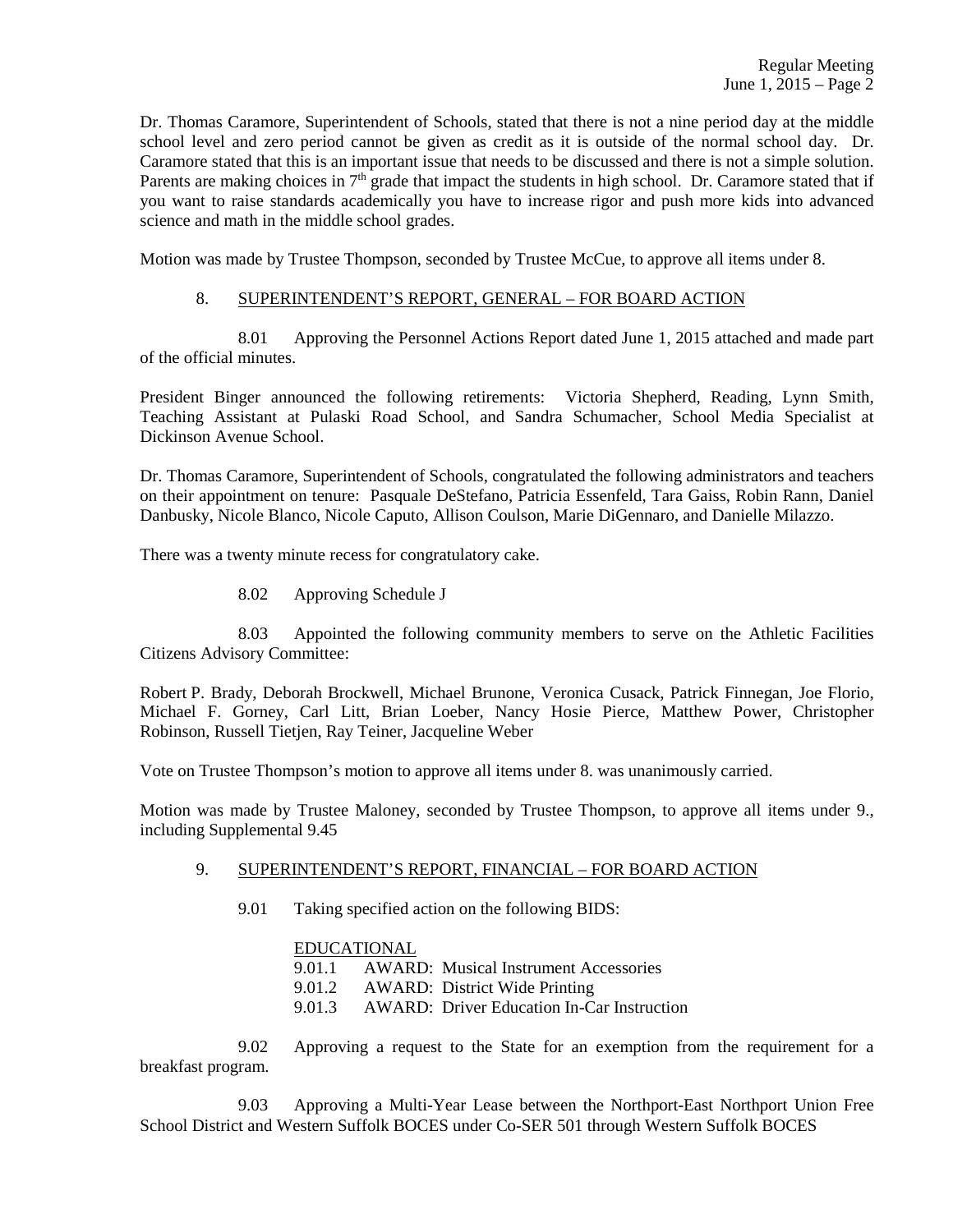9.04 Approving a Hold Harmless and Indemnification Agreement between the Town of Huntington and the Northport-East Northport Union Free School District for the use of Town Property (BAS)

9.05 Receiving the following donations to the District:

 9.05.1 The following musical instruments from Maryflorence & Bob Breannan: 5 piece Pearl Forum Series Drumset, value estimated by the donor to be approximately \$450; Zildjian ZBT set of cymbals, value estimated by the donor to be approximately \$350; Bach TR300H2 Student Model Trumpet, value estimated by the donor to be approximately \$450; Selmer AS500 Alto Sax, value estimated by the donor to be approximately \$450.

 9.05.2 \$20.00 from Gregory and Beatrice Guido to the David Trachtenberg Memorial Scholarship

 9.05.3 \$250.00 from Charles and Barbara Tragna to the Lt. Commander Christopher Tragna Memorial Scholarship

 9.06 Approving an Agreement and Release between the Northport-East Northport Union Free School District and the parents of a special education student for 2015-2016 tuition and transportation

 9.07 Approving a 2015-2016 Agreement between the Northport-East Northport Union Free School District and NSSA/The Martin C. Barell School

 9.08 Approving a 2015-2016 Agreement between the Northport-East Northport Union Free School District and Ferncliff Manor

 9.09 Approving a 2015-2016 Agreement between the Northport-East Northport Union Free School District and Helping Hands Children Services

 9.10 Approving a 2015-2016 Agreement between the Northport-East Northport Union Free School District and Harmony Heights

 9.11 Approving a 2015-2016 Agreement between the Northport-East Northport Union Free School District and Maryhaven

 9.12 Approving a 2015-2016 Agreement between the Northport-East Northport Union Free School District and Developmental Disabilities Institute

 9.13 Approving a 2015-2016 Agreement between the Northport-East Northport Union Free School District and Bilinguals d/b/a Achieve Beyond

 9.14 Approving a 2015-2016 Agreement between the Northport-East Northport Union Free School District and St. James Tutoring, Inc.

 9.15 Approving an Agreement between the Northport-East Northport Union Free School District and Little Flower Union Free School District

 9.16 Approving a 2015-2016 Agreement between the Northport-East Northport Union Free School District and Cleary School for the Deaf

 9.17 Approving a Rider to Agreement between the Board of Education of the Northport-East Northport Union Free School District and Schoolman Transportation System, Inc. d/b/a Classic Coach (NHS)

 9.18 Approving a 2015-2016 Agreement between the Northport-East Northport Union Free School District and JNC Services, Inc./Top Grade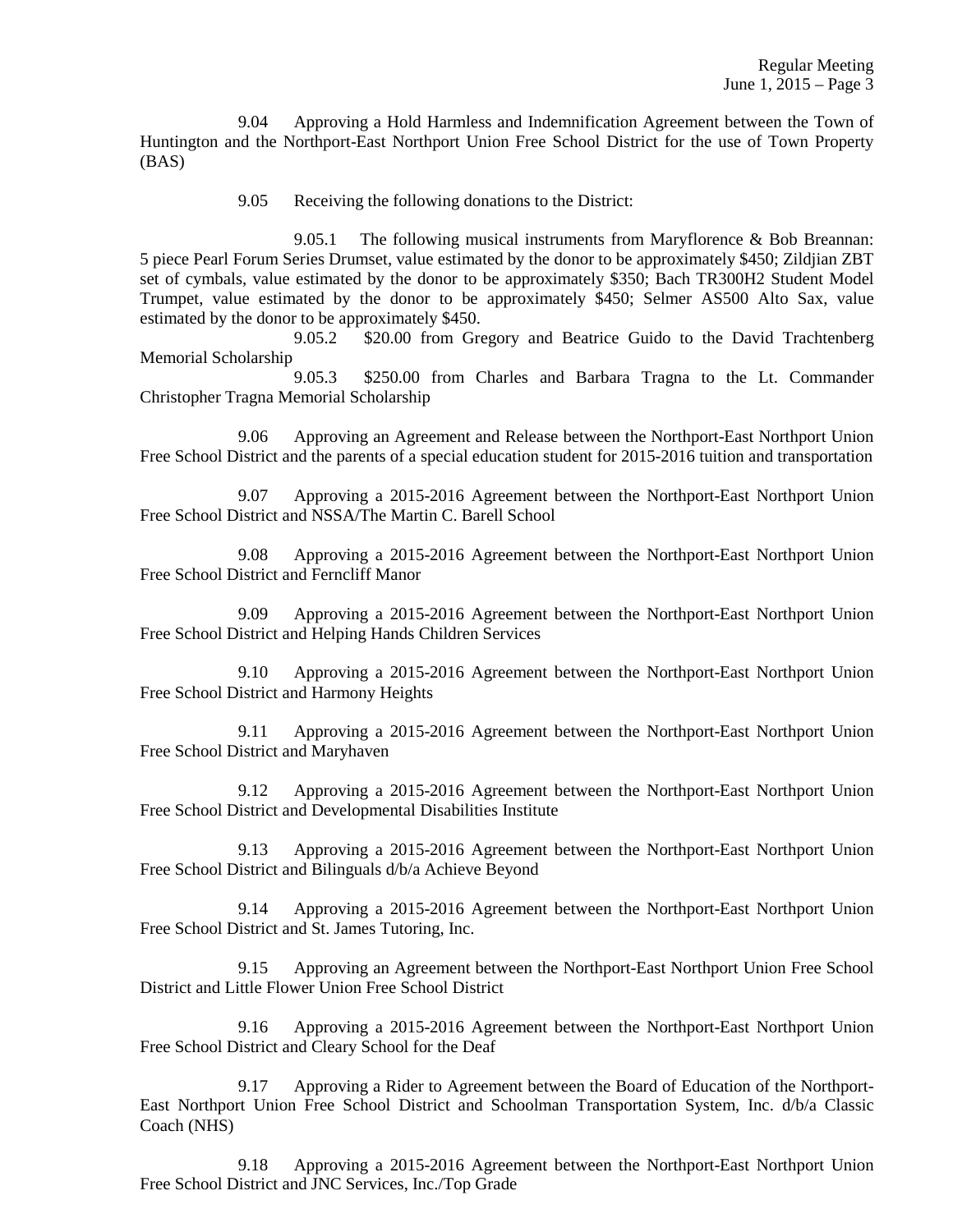9.19 Approving a Business Associate Agreement in Compliance with Health Insurance Portability and Accountability Act of 1996 between the Northport-East Northport Union Free School District and Home Care for Children

 9.20 Approving a 2015-2016 Agreement between the Northport-East Northport Union Free School District and Home Care for Children

 9.21 Approving a 2015-2016 Agreement between the Northport-East Northport Union Free School District and Creative Tutoring, Inc.

 9.22 Approving a 2015-2016 Agreement between the Northport-East Northport Union Free School District and ASCENT: A School for Individuals with Autism

 9.23 Approving a Reservation and Contract for Services between the Northport-East Northport Union Free School District and Sweetbriar Nature Center (DAS)

 9.24 Approving a Supplementary Education Services Agreement between the Northport-East Northport Union Free School District and Karen Torres

 9.25 Approving a 2015-2016 Agreement between the Northport-East Northport Union Free School District and Henry Viscardi School

9.26 Approving the following change orders:

 9.26.1 Change Order #1, Northport High School, SED #58-04-04-03-0-01-027, increase in the amount of \$3,410.00

 9.26.2 Change Order #1, Dickinson Avenue Elementary School, SED #58-04- 04-03-0-002-014, decrease in the amount of \$5,000.00

 9.27 Approving the Claims Auditor's Report of Warrants and Schedule of Claims for payments dated:

April 10, 2015 (Payroll Trust & Agency Warrant), April 15, 2015 (Accounts Payable Warrant), April 24, 2015 (Payroll Trust & Agency Warrant), April 30, 2015 (Accounts Payable Warrant), April 2015 (Claims Audit Report)

 9.28 Approving the Claims Auditor's Report – Payroll Audit for Payroll Distribution/Audit dated April 24, 2015 (NMS)

 9.29 Approving the Treasurer's Report and Monthly Summary of Receipts and Disbursements

> 9.29.1 Treasurer's Report for the period March 1, 2015 through March 31, 2015 9.29.2 Monthly Summary of Receipts and Disbursements for March 2015

9.30 Approving the Schedule of Investments as of March 31, 2015

9.31 Approving the Collateral Schedule as of March 31, 2015

9.32 Approving the Bank Reconciliation Report for the Month Ended March 31, 2015

 9.33 Approving the General Fund Projected Cash Flow Statement for the year ending 2014-2015, Actual Data July 1, 2014 – March 31, 2015, Estimated Data April 1, 2015 – June 30, 2015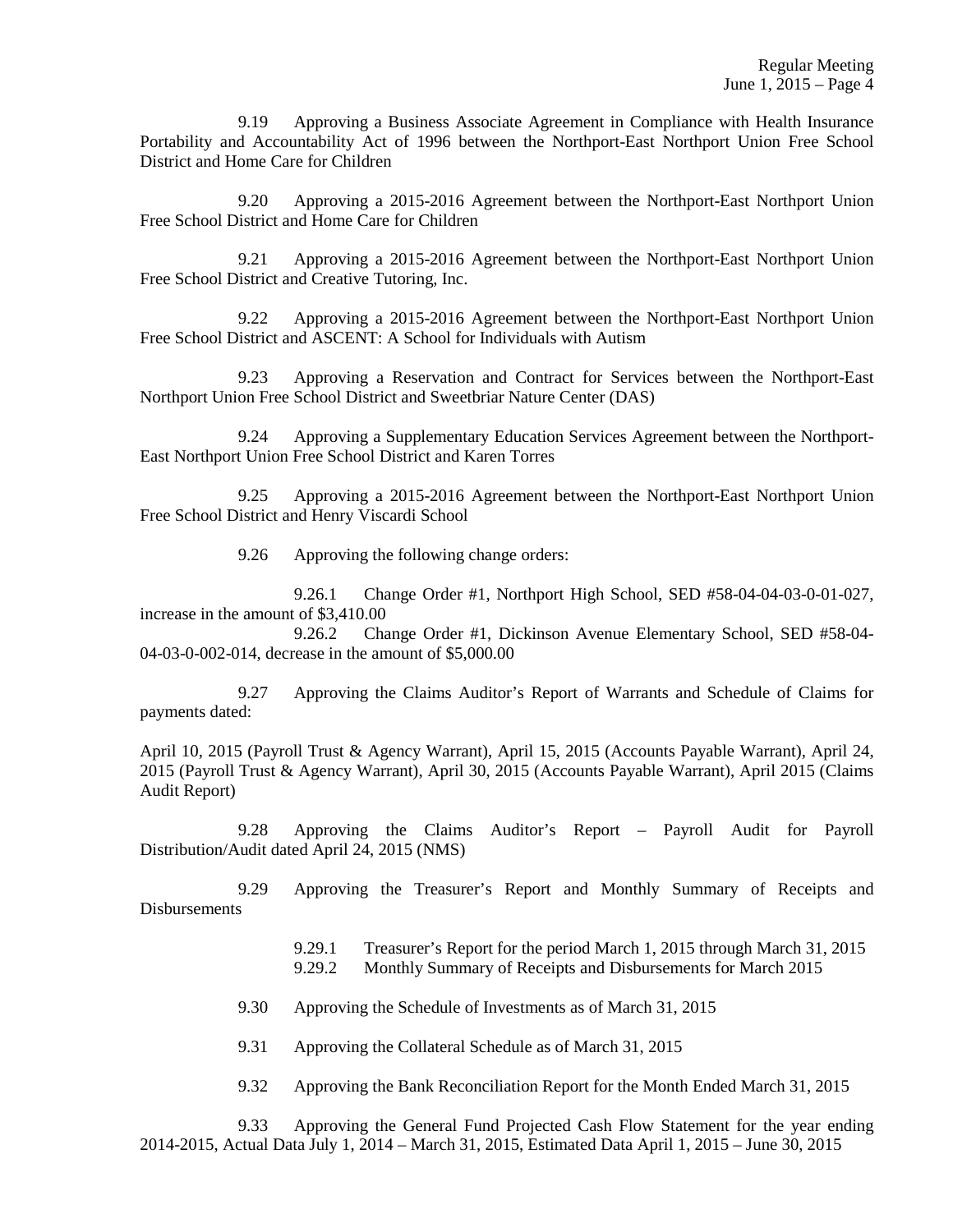9.34 Approving the Monthly Revenue and Budget Status Report, School Lunch Fund for the month ending March 31, 2015

 9.35 Approving the Monthly Revenue and Budget Status Report, Special Aid Fund for the month ending March 31, 2015

 9.36 Approving the Monthly Revenue and Budget Status Report, General Fund for the month ending March 31, 2015

 9.37 Approving the Monthly Revenue and Budget Status Report, Capital Fund for the month ending March 31, 2015

 9.38 Approving the School Lunch Profit and Loss Statement for the month ending March 31, 2015

 9.39 Approving the Quarterly Budget Transfer Report for the period January 1, 2015 to March 31, 2015

 9.40 Approving the Quarterly Trial Balance Report for All Funds for the quarter January 1, 2015 to March 31, 2015

 9.41 Approving the Quarterly Student Activity Account Reports for the period January 2015 – March 2015 for:

- 9.41.1 Northport High School
- 9.41.2 East Northport Middle School
- 9.41.3 Northport Middle School
- 9.42 Approving transfer of general fund appropriations in the 2014-2015 budget
- 9.43 Approving the following resolution:

 "WHEREAS, the Board of Education owns a portable/modular classroom located at Fifth Avenue Elementary School (hereinafter referred to as the "Modular Classroom"):

 WHEREAS, a visual inspection of the Modular Classroom was conducted on or about March 14, 2015;

 WHEREAS, said inspection revealed that the Modular Classroom is over forty years old and in poor and unusable condition;

 WHEREAS, the Administration has advised the Board of Education that the Modular Classroom is no longer in use by the District; and

 WHEREAS, the Board of Education has determined that it is in the best interest of the District to dispose of said Modular Classroom.

 NOW THEREFORE, BE IT RESOLVED that the Board of Education hereby declares the Modular Classroom obsolete;

 BE IT FURTHER RESOLVED, that the Board of Education authorizes the Superintendent of Schools to dispose of said Modular Classroom in accordance with Board Policy 6900."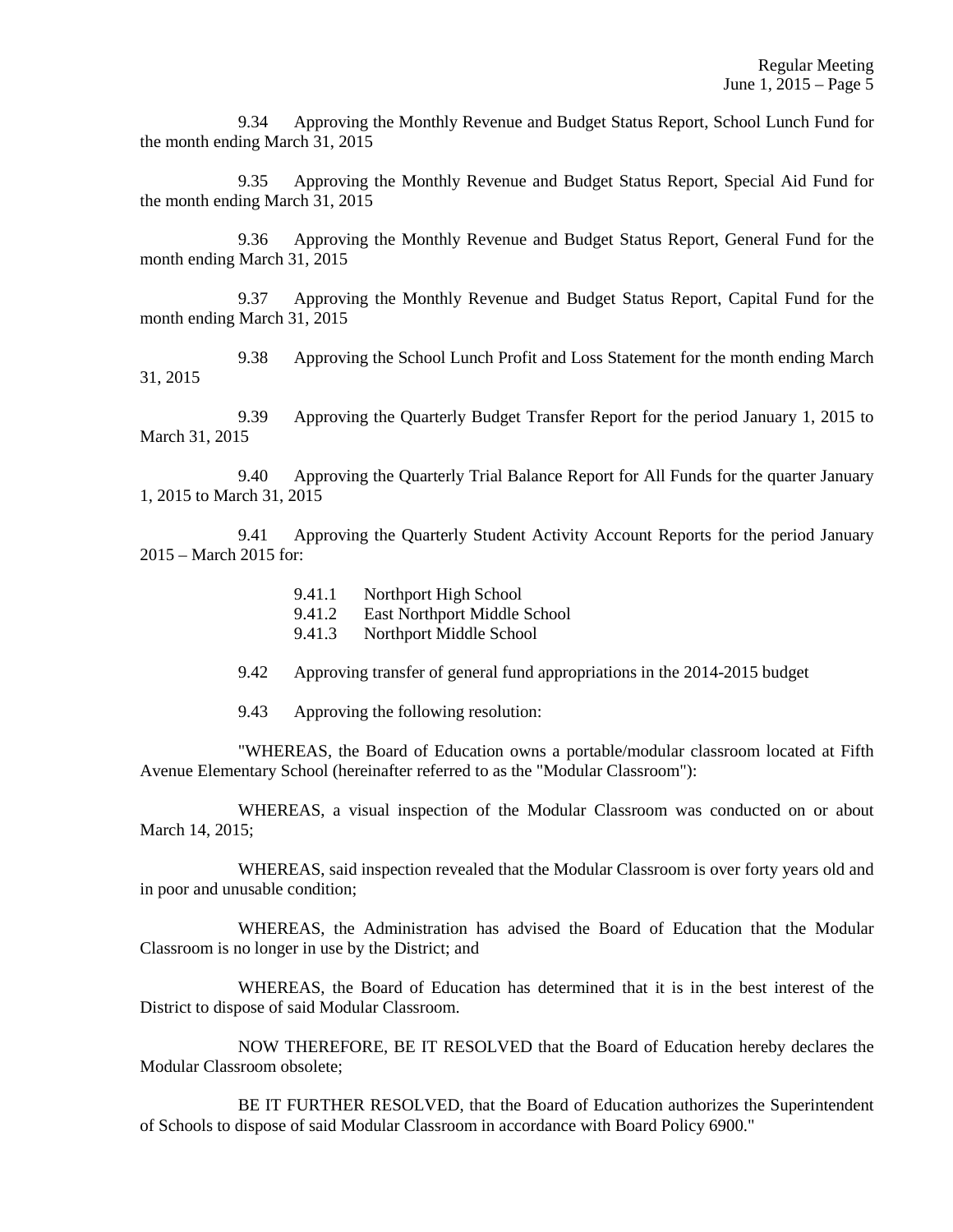9.44 Approving the following resolution:

 "BE IT RESOLVED, that the Board of Education hereby gratefully accepts a donation of \$34,839.13 from the East Northport Parents Charitable Foundation, for the purpose of the Dickinson Avenue Elementary School trip to Washington D.C. and increase the 2014-2015 budget code A2110.4010.00.2901 by \$34,839.13 for this purpose.

 BE IT RESOLVED, that the Board of Education hereby approves an increase in the revenue code A2705 of the 2014-2015 budget by \$34,839.13 with the understanding that this increase in revenue is the result of donations from the East Northport Parents Charitable Foundation."

9.45 Approving the following resolution:

## **RESOLUTION OF THE NORTHPORT-EAST NORTHPORT UNION FREE SCHOOL DISTRICT, NEW YORK (THE "SCHOOL DISTRICT") DECLARING THE FINDINGS OF THE SCHOOL DISTRICT WITH RESPECT TO THE PROPOSALS RECEIVED FOR THE TAX EXEMPT FINANCING OF THE SCHOOL DISTRICT'S ENERGY PERFORMANCE CONTRACT WITH JOHNSON CONTROLS, INC. AND MAKING CERTAIN OTHER DETERMINATIONS IN CONNECTION THEREWITH.**

"THE BOARD OF EDUCATION OF THE NORTHPORT-EAST NORTHPORT UNION FREE SCHOOL DISTRICT, SUFFOLK COUNTY, NEW YORK, HEREBY RESOLVES (by a majority vote of all the members of said Board) AS FOLLOWS:

Section 1. The Board of Education of the Northport-East Northport Union Free School District (the "School District") has received proposals from two (2) firms to provide financing for the cost of implementing certain energy conservation measures pursuant to the Energy Performance Contract that the School District has heretofore entered into with Johnson Controls, Inc. (the "Agreement").

Section 2. Following a discussion of the Board of Education of the School District, and based upon the written recommendation received from Munistat Services, Inc., the School District's Financial Advisor, it is hereby determined that the proposal of TD Equipment Finance, Inc., (18-year callable option) or one of its affiliates (the "Lessor"), which represents the lowest responsible proposal in the best interest of the School District, and is hereby accepted.

Section 3. The President of the Board of Education, the Vice President of the Board of Education, the Superintendent of Schools and/or the Assistant Superintendent for Business (collectively the "Authorized Representatives" and individually, the "Authorized Representative") acting on behalf of the School District and with the advice of counsel, are hereby authorized to negotiate, enter into, execute, and deliver one or more lease purchase agreements (the "Equipment Lease") with the Lessor. The Authorized Representatives are hereby further authorized with the advice of counsel to negotiate, enter into, execute, and deliver such other documents relating to the Equipment Lease (including, but not limited to, escrow agreements) as the Authorized Representatives deem necessary and appropriate. All other related contracts and agreements necessary and incidental to the Equipment Lease are hereby authorized, and such documents shall be filed in the office of the District Clerk and made available for public inspection.

Section 4. The aggregate original principal amount of the Equipment Lease shall not exceed the \$12,965,659 and shall bear interest as set forth in the Equipment Lease and shall contain such options for prepayment as set forth therein.

Section 5. The School District's obligations under the Equipment Lease shall be subject to annual appropriation or renewal by the Board of Education of the School District as set forth in each Equipment Lease and the School District's obligations under the Equipment Lease shall not constitute a general obligation of the School District or indebtedness under the Constitution or laws of the State of New York.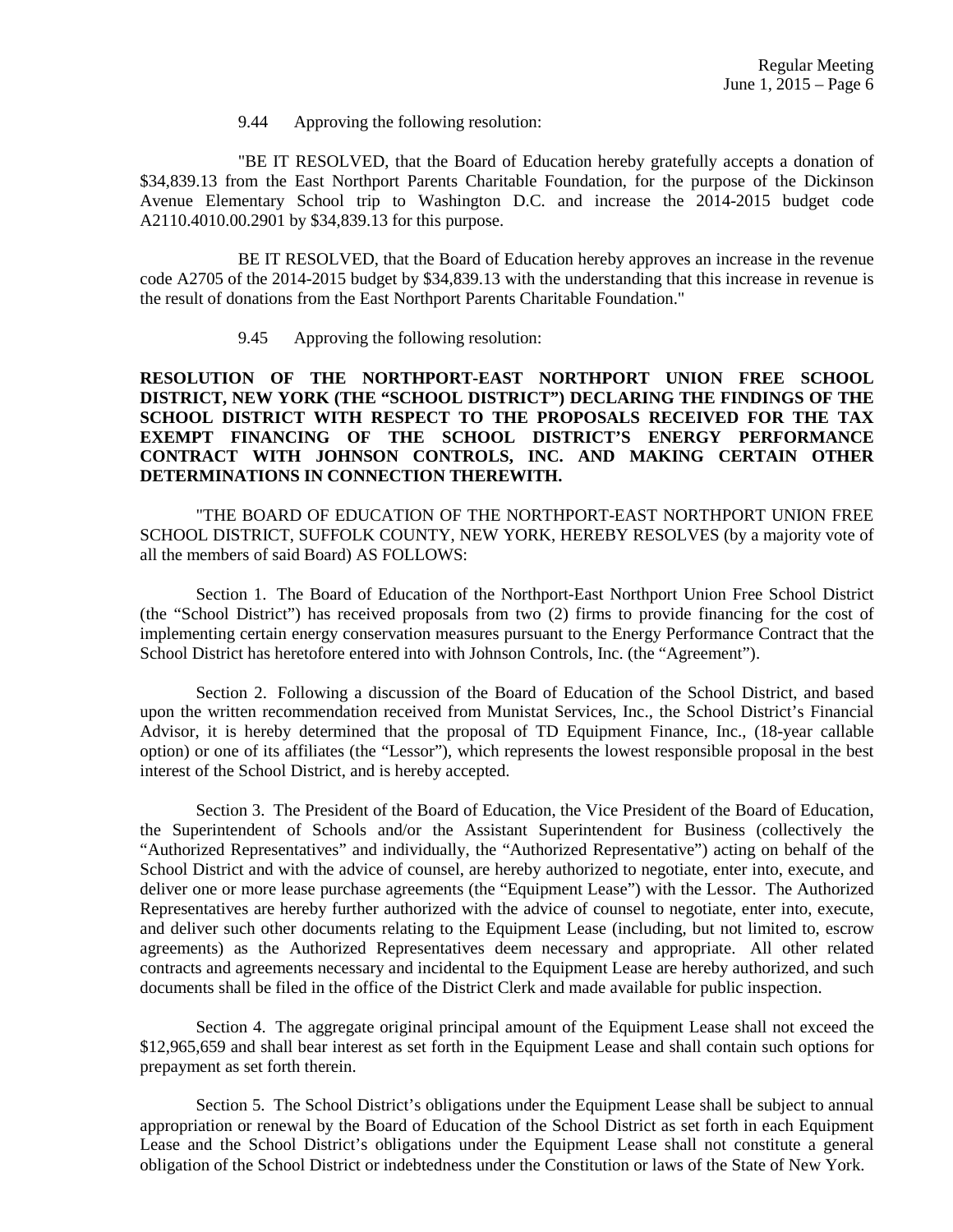Section 6. The proceeds of the Equipment Lease may be applied to reimburse the School District for expenditures made after the effective date of this resolution for the purpose for which said proceeds are authorized, or on or prior to such date if the Board of Education of the School District has adopted a prior statement of intent to issue bonds for such purpose. The foregoing statement of intent with respect to reimbursement is made in conformity with Treasury Regulation Section 1.150-2 of the United States Treasury Department.

Section 7. The Authorized Representatives are hereby authorized with the advice of counsel to take any and all other actions necessary in connection with the Agreement, the Equipment Lease, and all matters related thereto.

Section 8. This resolution shall take effect immediately."

Vote on Trustee Maloney's motion to approve all items under 9., including Supplemental 9.45 was unanimously carried.

# 10. SUPERINTENDENT'S REPORT – FOR INFORMATION ONLY

- 10.01 Schedule H Use of Facilities
- 11. UNFINISHED BUSINESS
	- 11.01 Discussion of formulating letter regarding state testing.

Trustee McNaughton stated that a conversation should be started with the stakeholders regarding what the goals are and what we are going to do as a District with regards to the state testing.

Dr. Caramore stated that he attended a meeting with Senator Marcellino and Mr. Tilles from the Board of Regents, and they felt that in spite of the feelings of many in New York State that the legislature and Board of Regents rushed the whole process of testing and accountability on the part of both students and teachers, it will not change substantively by the June  $30<sup>th</sup>$ .

Motion was made by Trustee Pisacani, seconded by Trustee McNaughton, to form a common core committee.

There was a long discussion regarding the objective and makeup of the committee.

Motion was made by Trustee Pisacani, seconded by Trustee McNaughton, to table the motion to form a common core committee until the specifics of the committee are clearly outlined.

Unanimously carried.

Dr. Caramore shared with the Board an online petition to suspend and amend the New York State Education Transformation Act of 2015.

Motion was made by Trustee Badanes, seconded by Trustee McNaughton, to support the Suspend and Amend the New York State Transformation Act of 2015.

Unanimously carried.

The Board requested that letters be sent to local legislators, the Board of Regents and Governor Cuomo along with posting a link to the petition on the District's website.